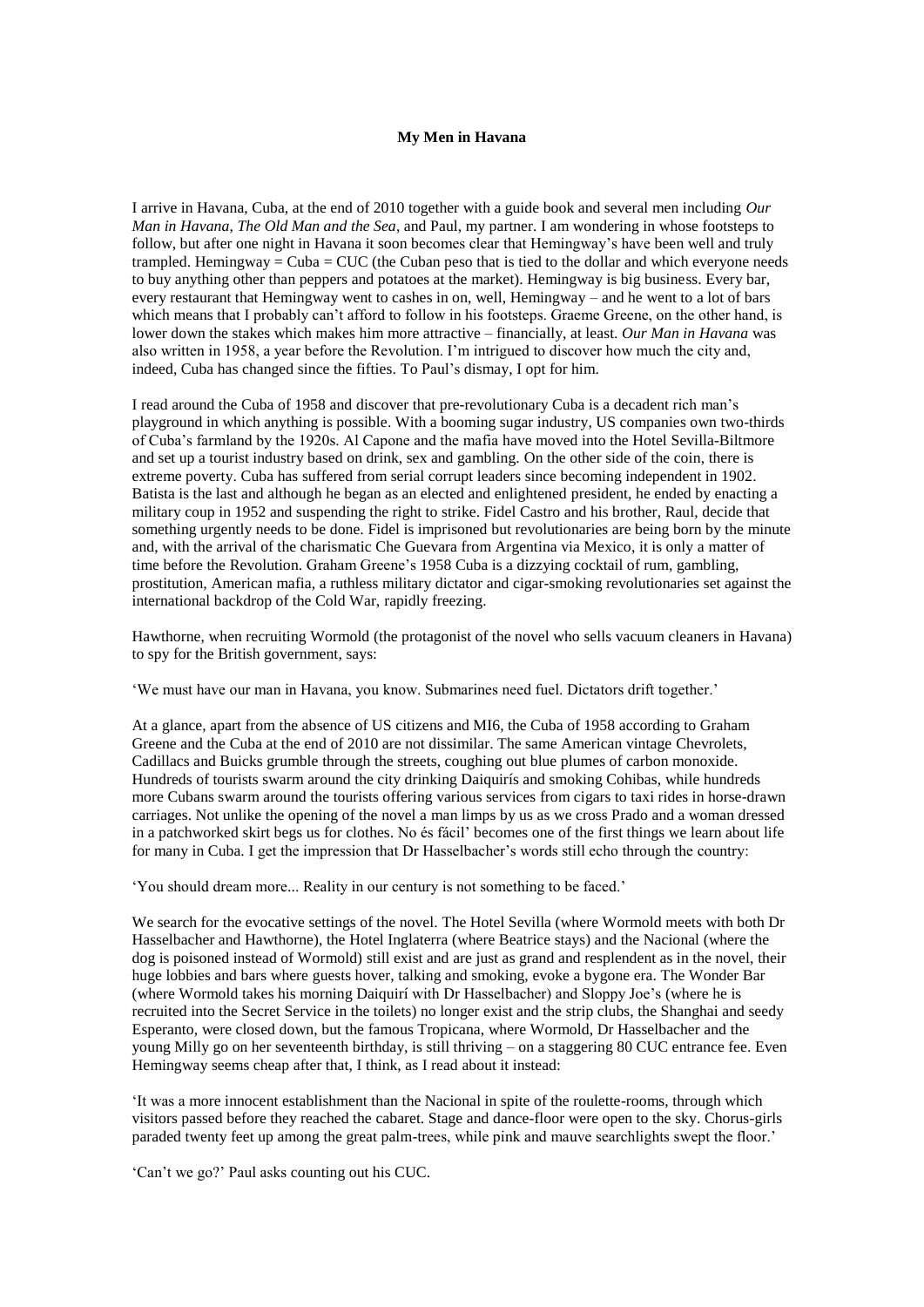I console him with a Daiquirí in El Floridita, a Hemingway hangout but it is also where Wormold met his wife and her family. A life-size statue of Hemingway is slouched in the corner listening to some Germans so we sit further along the bar. On the other side, the Havana Club rum bottle sprints over the glasses as the barmen make Daiquirís and Mojitos en masse. The place is loud, full of mainly well-off tourists, smoking cigars or cigarettes and sucking at straws from dainty cocktail glasses, while two brash, beautiful Cuban women, dressed in red and black, rumba and salsa and an elderly man in a cap plucks at a bass. I imagine little has changed in the last fifty-odd years – except that Hemingway is no longer real and Daiquirís cost 7 CUC.

But drinking and smoking seem to have been a constant in Havana. All the characters drink vast quantities of rum and whisky. And they all smoke cigars and cigarettes – in those days, of course, it had more glamorous associations. Even Milly has smoked cheroots and Beatrice is offered a Marijuana cigarette in the Shanghai. Today, as then – despite the anti-smoking Westerners – a haze of Cuban tobacco still drifts through the intoxicating streets.

Despite Fidel's best efforts, prostitution also refuses to disappear. Wormold believes that '…the sexual exchange was not only the chief commerce of the city, but the whole *raison dêtre* of a man's life. One sold sex or one bought it – immaterial which, but it was never given away.' We see stunning Cuban women cruise around with older western men, and handsome Cuban men escort older western women – everyone drinks another Mojito or Cuba Libre, lights a cigarette and smiles contentedly.

Outside El Floridita, the streets of Havana pulse with life. At every corner, like in the novel, people call out 'Taxi?' A red stretched Lada and a Cadillac pass us when we get into a bici-taxi. As we are thumped along the streets for 3 CUC I wish we had opted even for the Lada as the cyclist tries to avoid the many potholes. The old Spanish, Moorish and French buildings bounce by us, with their jaded beauty, pockmarked and hungover, semi-veiled by the dark. Once outside the main squares the streets become even darker. Cuba suffers from severe energy shortages and in a bid to declare Cuba the most ecological country in the world Castro switched the country over to energy efficient lighting so, despite the four-litre gas guzzlers, Cuba, I would imagine, is, out of necessity, the most ecological country in the world. Unfortunately that means that beyond the central squares and main streets, much of the country remains in darkness, or glows like a ghost.

Even in this darkness there are similarities. Wormold writes to his sister that vacuum cleaners are not selling too well as the 'electric current is too uncertain in these troubled days.' When in Santiago, he also mentions '… the night was hot and humid, and the greenery hung dark and heavy in the pallid light of half-strength lamps.'

Neither light nor scenery appears to have changed much. As we sit on the sea wall along the elegant curve of Malécon (Avenida de Maceo) under the blue sky with the sea pounding on one side and the pink and grey crumbling pillars of abandoned buildings on the other, I am reminded of Wormold describing his walk back from the Consulate.

'The long city lay spread along the open Atlantic; waves broke over the Avenida de Maceo and misted the windscreens of cars. The pink, grey, yellow pillars of what had once been the aristocratic quarter were eroded like rocks; an ancient coat or arms, smudged and featureless, was set over the doorway of a shabby hotel, and the shutters of a night-club were varnished in bright crude colours to protects them from the wet and salt of the sea. In the west the steel skyscrapers of the new town rose higher than lighthouses into the clear February sky.'

But there are differences between Cuba then and Cuba now. Obispo, one of the central drags of Havana, is described as busy; it takes Wormold half an hour to get through the traffic. Now it would take two minutes. When Wormold goes to Santiago to visit his retailers, his car breaks down and he catches a bus to the southern dissident city. This would be unlikely today – catching a bus, that is. Every vehicle is bursting at its seams with squashed limbs and hundreds more people wait by every junction on every road to get from A to B.

On our way to Santiago we stop to ask directions and find ourselves with two fishermen in the car. When we break down with a flat tyre they suggest that we get the tyre repaired at one of their cousin's for which we are subsequently charged 40 CUC – even without Hemingway.